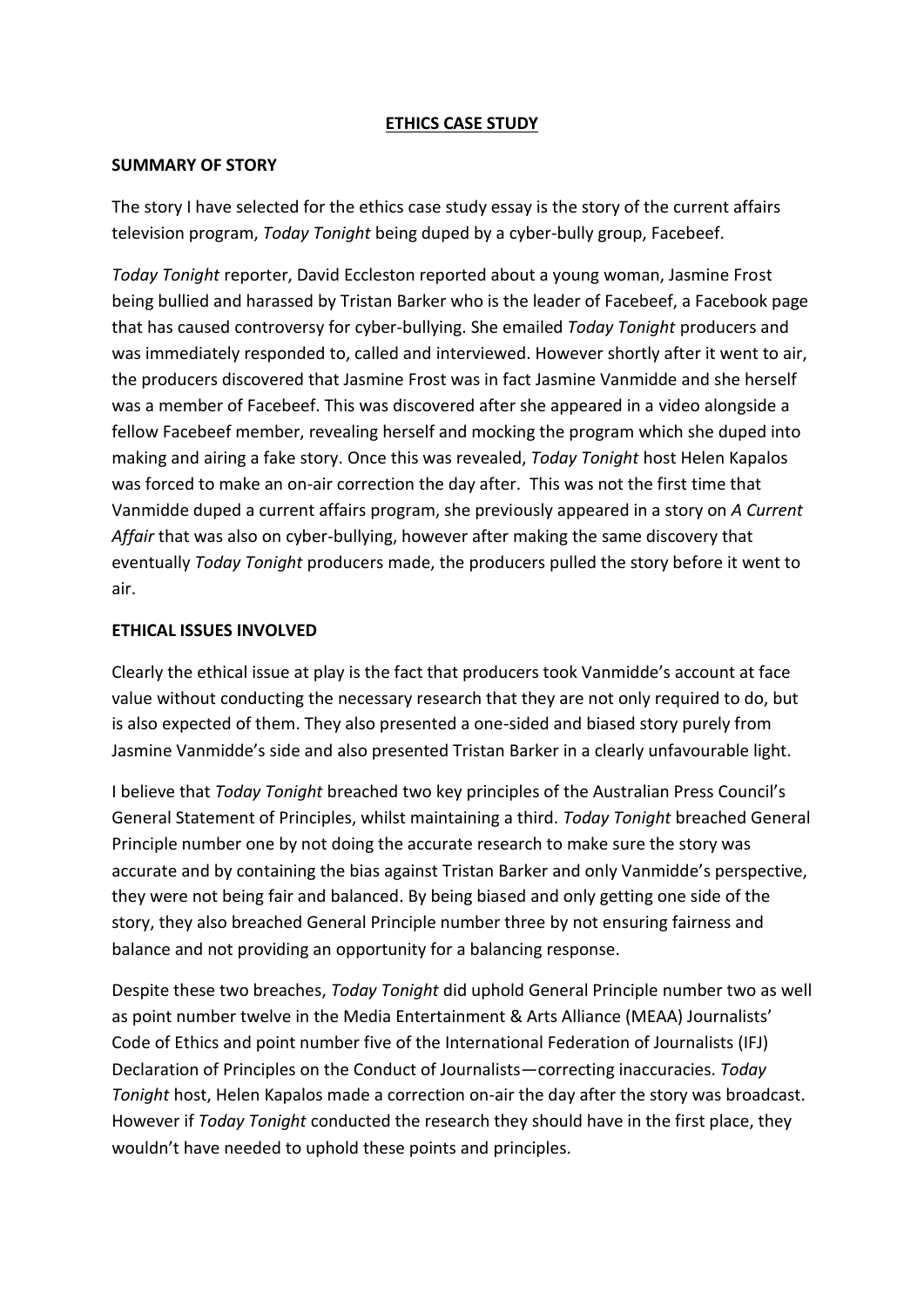## **DISCUSSION OF BREACHES AND WHAT IT MEANS FOR JOURNALISTS**

Interestingly with this particular story, the subject of the story and the duper, Jasmine Vanmidde pointed out the ethical issue involved whilst mocking the program at the same time. In the YouTube video that the *Today Tonight* producers ultimately discovered too late, Vanmidde said that "all it took was an email titled 'Tristan Barker cyber-bullied me' and then a three minute phone call to convince one of the most watched and believed news programs in Australia that I was a poor bullied girl when in reality, I'm a member of the Facebeef team and have been for the better part of a year." Vanmidde then went on to address *Today Tonight* by saying "it pays to do a bit of research." Vanmidde said this and cited her appearance in the shorts of *A Current Affair* a few months earlier in which it was the exact same story with different names.

Despite the content and the questionable morals and methods of Vanmidde, she did make a reasonable point for journalists to consider—journalists should always check their sources as well as their facts. In a *Media Watch* episode that was broadcast about a week later regarding the story, it was mentioned that a *Today Tonight* producer texted Vanmidde asking her whether she had screenshots of Barker's apparent bullying and Vanmidde replied that she didn't and a *Today Tonight* producer told her not to worry about it and didn't do any further digging.

The particular code breaches mentioned above that I believe *Today Tonight* made doesn't necessarily abide by the code itself word for word. What I mean by that is that it partially breached the codes, for example:

*General Principle 1: Accurate, fair and balanced reporting: Publications should take reasonable steps to ensure reports are accurate, fair and balanced. They should not deliberately mislead or misinform readers either by omission or commission.*

When I said that I believed that *Today Tonight* breached General Principle number one, I meant that they breached it because the producers didn't take reasonable steps to ensure reports are accurate, fair and balanced. I believe this because they would have followed in *A Current Affair*'s footsteps and not aired the story if they had. I don't think that the story necessarily breached the omission or commission part of the code.

*General Principle 3: Publishing responses-Where individuals or groups are a major focus of news reports or commentary, the publication should ensure fairness and balance in the original article. Failing that, it should provide a reasonable and swift opportunity for a balancing response in an appropriate section of the publication.*

When I said that I believed that *Today Tonight* breached General Principle number three, I meant that they breached it because *Today Tonight* didn't ensure fairness and balance, in particular with Vanmidde's side of the story and with Barker. They also didn't provide a reasonable and swift opportunity for a balancing response with Barker. Although one could say that Eccleston approaching Barker only to end up getting slapped was an opportunity for Barker to provide his side of the story.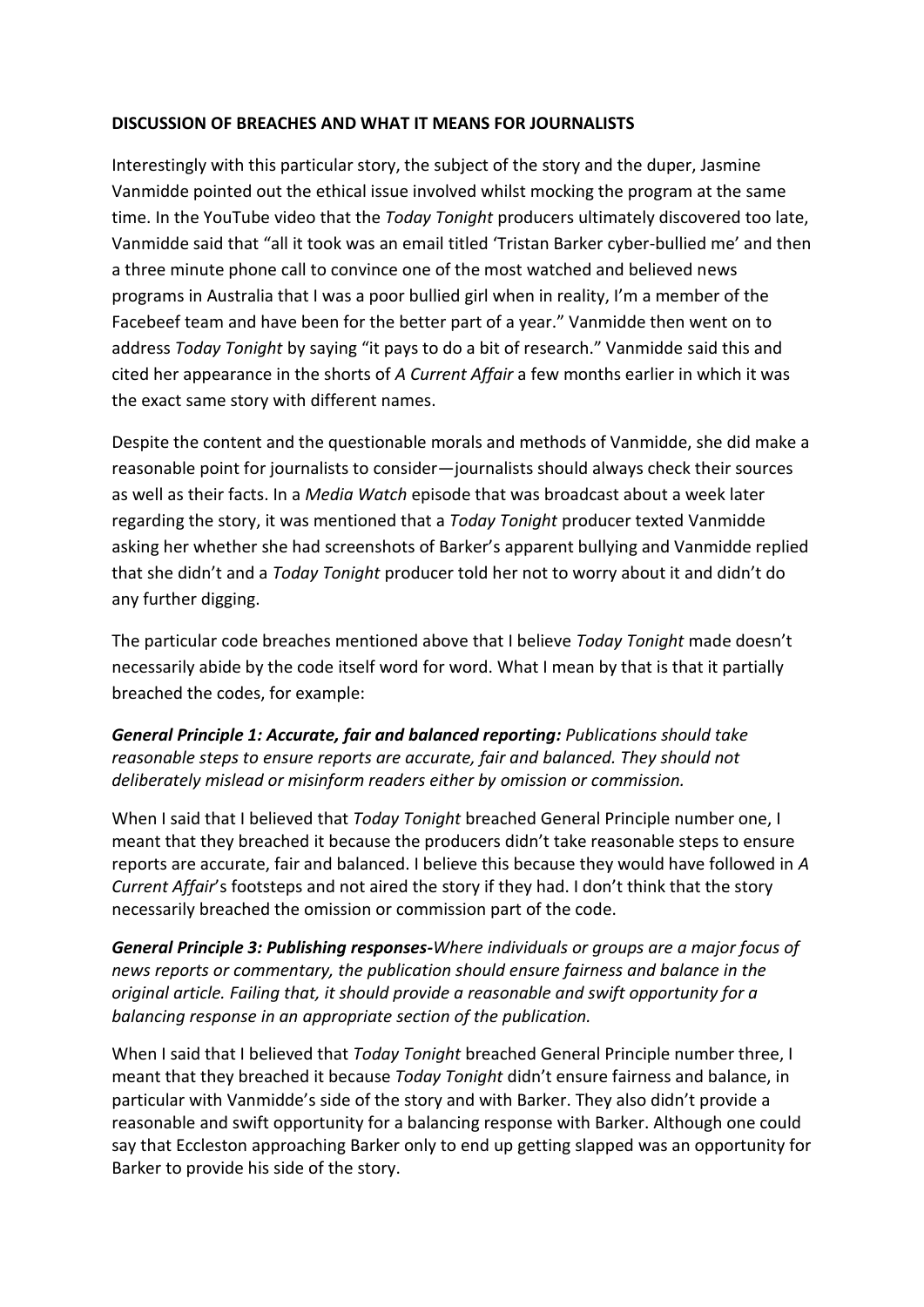*General Principle 2: Correction of inaccuracy-Where it is established that a serious inaccuracy has been published, a publication should promptly correct the error, giving the correction due prominence.*

*12. Do your utmost to achieve fair correction of errors. (MEAA Code of Ethics)*

*5. The journalist shall do the utmost to rectify any published information which is found to be harmfully inaccurate. (IFJ Declaration of Principles)*

Despite *Today's Tonight*'s breaches and questionable methods, when they realised that they had been duped, they were quick to let their audience know by making the correction on-air the day after.

These breaches as well as upholding one of the most important parts of all of these codes of ethics that apply to journalists, this teaches a classic lesson for journalists that every single one of them MUST do their research before they go to air as well as to print. In this case, the reputation of the program more than the journalist would have been affected as the show itself would be more high profile than the journalist reporting on the story, that being said Eccleston could have possibly been affected since he was seen on-air. The regular viewers of *Today Tonight* would have most likely have been shocked that the producers and journalist were duped into airing a fake story, although if they already love the program and are regular and loyal viewers, they wouldn't necessarily stop watching it altogether. For those who do not watch the show and look down on it, they would most likely get a chuckle out of this error and would roll their eyes at it. That being said, this is just my general opinion, I actually can't speak for those people.

*"Knowing the source's motives is most important as it relates to the truthfulness or reliability of the information. Where a source's motive is not the public benefit of ensuring a free flow of information to the public (as the journalist's is) then the information needs special scrutiny. The information might be missing key details or be slanted in such a way as to advance the ulterior interests of the source, or to damage those of a rival. Scrutiny is essential if the source comes to the reporter, and even more so if the source seeks anonymity."* (Eds Tanner, Phillips, Smyth and Tapsall, 2005, p84)

Interestingly in this case, Vanmidde didn't not seek anonymity, merely the opposite, she wanted attention, although I don't quite understand the logic of her using a fake surname when she eventually and proudly revealed herself after the broadcast and also due to the fact that when she appeared on *A Current Affair* (again using a fake surname) the story was pulled because they did do their research. Vanmidde's motives was obviously to dupe the program, whether it was to make the points she later made or purely for her own fun is not made entirely clear, however the chances are that her motives fall into the latter category. Again this point wouldn't have had to have been proven if the *Today Tonight* producers had done their research.

Another example of this ethical case study is Ryan Holiday and the *New York Times*. On April 18th 2012, the *New York Times* published a story about vinyl records and turntable sales titled, "*Enjoying Turntables Without Obsessing"*. The story included quotes from Ryan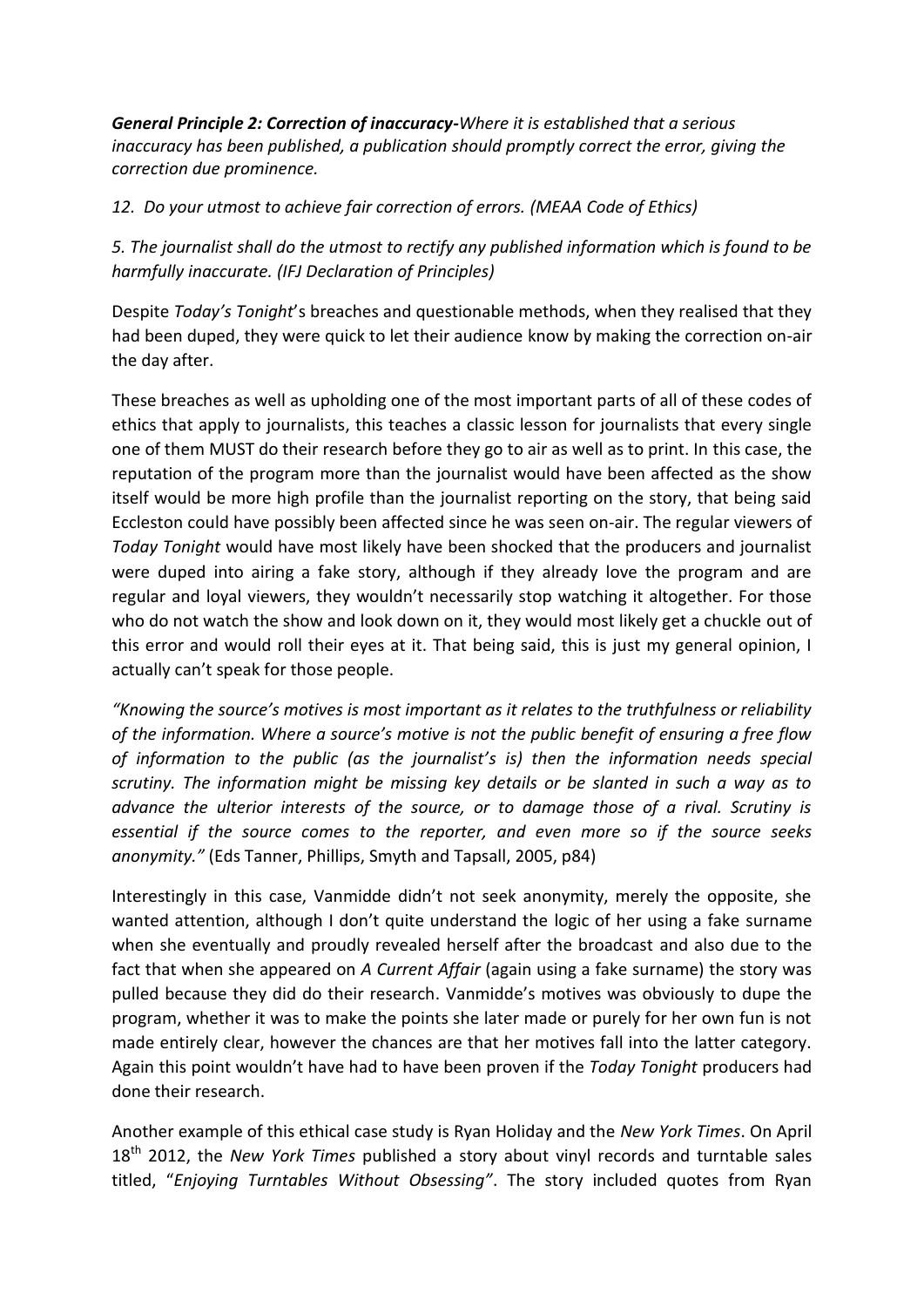Holiday, a marketing director who voiced his preferences about vinyl records. The journalists at the *New York Times* later discovered that Holiday was lying and in fact doesn't own a turntable, in fact Holiday is known for lying to the media and has written a book about manipulating the media called, *Trust Me I'm Lying.* The journalist found Holiday through a service called Help A Reporter Out (HARO) a service that helps reporters/journalists find sources by the reporter/journalist sending out a query and any source or person wanting to add their comments to the story emails the reporter/journalist back. The article is still on the *New York Times* website, however Holiday's quotes have been removed and an editor's note has been added pointing out that Holiday has lied to journalists and publications in the past and has written a book about it.

Holiday has stated that his motives in lying to journalists, publications and news outlets is to prove that the media "will literally print anything". This story, similar to *Today Tonight* raises the point that all journalists should do their research, especially their research on their sources to prove that they are telling the truth and that they are legitimate, so that they are telling a fair and balanced story. However they were also quick to point out their mistake and correct it, again, this shouldn't have happened in the first place if the journalists had done their research. It also shows flaws in using the internet to find sources, especially in the broad and generalised way that HARO does. Journalists should sometimes go back to the old-fashioned way of finding sources: calling, vox popping, etc. David Thier published an article on *Forbes.com* focusing on Holiday's media manipulation practices after interviewing him and stated this obvious fact that all journalists should abide and live by.

"*Lying to journalists is nothing new. People have swindled newspapers for free publicity long before tools like HARO even existed. Holiday is probing just how easy it can be in 2012. HARO Founder Peter Shankman notes that anyone abusing the system can be flagged and banned and ultimately, the service is just a tool and should be subject to all the same old rules of journalism. As a journalist, it's always been your job to do your research and check the source, whether you find that source on the street, on Craigslist or on HARO."* (Thier, 2012, p2)

# **CONCLUSION**

In conclusion the *Today Tonight* Facebeef story is a lesson for all journalists to do their research not only on their stories but also the sources that provide information for and make their stories. Journalists, publications and news outlets should always make their best efforts to correct any mistakes they make, however these mistakes wouldn't have happened if journalists had done their job in researching in the first place.